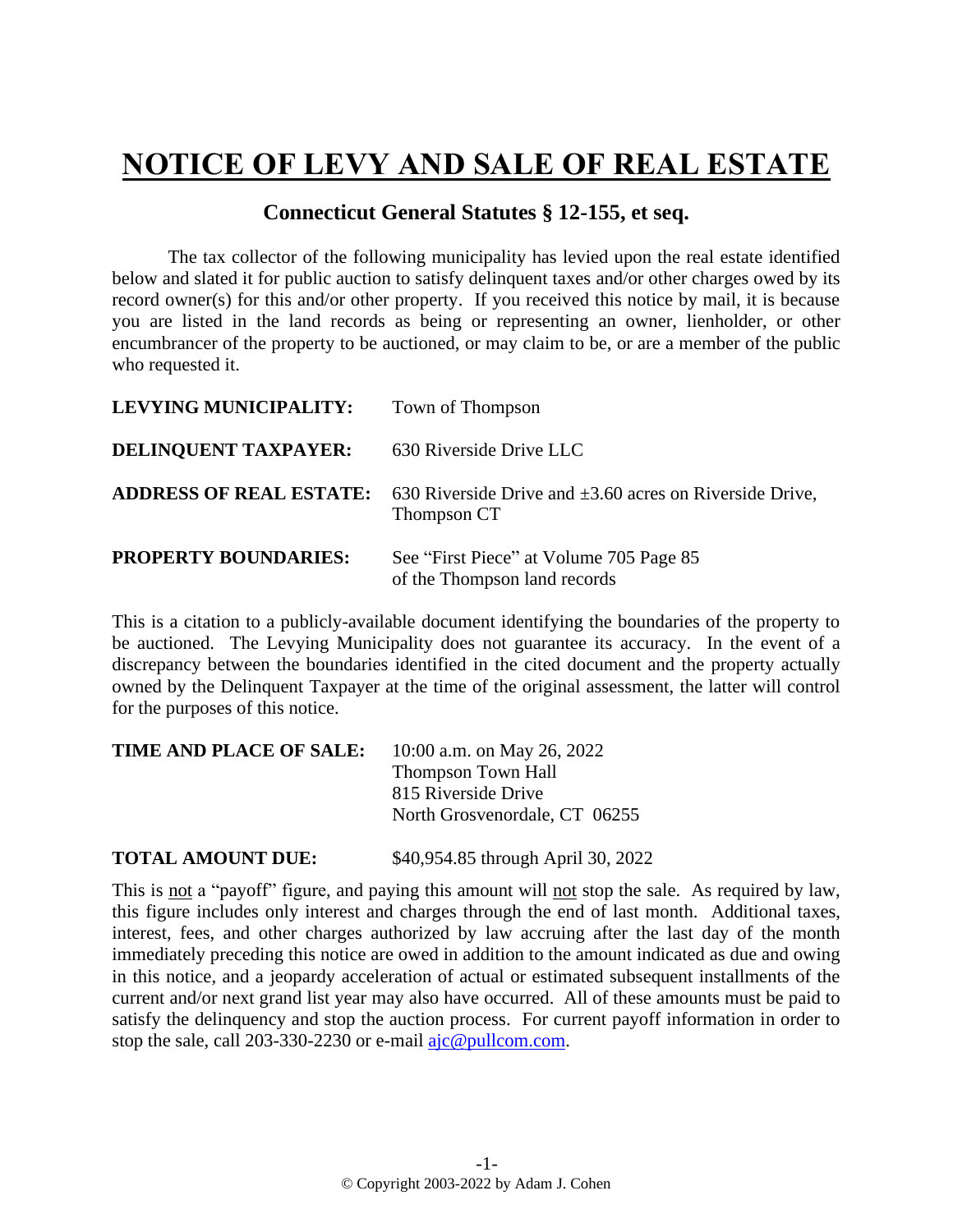**SURVIVING ENCUMBRANCES:** This property will be sold "free and clear" to the winning bidder subject only to: (1) taxes and water/sewer charges laid by the levying municipality which were not yet due and payable at the time of the levy, which is the date accompanying the signature on the first notice of this sale filed in the land records, except as are recovered from the sale; (2) the accrued taxes and water/sewer charges of any other governmental authority against this property; (3) any federal lien recorded until 30 days before the date which is six months after the auction date, except as extinguished pursuant to federal law; (4) easements, covenants and restrictions in favor of other parcels of land predating the time of the levy; (5) solely to the extent any of the delinquencies identified above was assessed on property other than the property to be sold, all encumbrances perfected before this notice was recorded; (6) interests exempt from levy and sale under the Constitution and laws of the United States; (7) the interest of any person or such person's predecessors in title for whom notice of the sale was not sent as required by law, and who had a right to such notice, and who did not in fact know of it within six months thereafter; (8) any monetary encumbrance recorded between February 24, 2022 and the date the first notice of this sale was filed in the land records, unless its holder is notified of the tax sale as required by law or in fact knew of it within six months thereafter; (9) any other interest not foreclosed by this tax sale procedure under state law; and (10) the effect of any federal, state, or local law and the restrictions and conditions in the tax sale notices and announced at the auction.

**PERSONS TO WHOM THIS NOTICE IS SENT:** The following persons are, or may claim to be, or may represent, the known holders of choate interests which will be affected by the sale. Absent payment in full before the auction or valid redemption within six months thereafter, the respective titles, mortgages, liens, restraints on alienation, and other encumbrances in this property in favor of all persons with actual or constructive notice thereof shall be extinguished.

| 630 Riverside Drive LLC           | 630 Riverside Drive LLC            |
|-----------------------------------|------------------------------------|
| 205 Black Rock Turnpike           | c/o Dennis R. Clermont, Reg. Agent |
| Redding, CT 06896                 | 16 Waterbury Road                  |
|                                   | Prospect, CT 06712                 |
|                                   |                                    |
| 630 Riverside Drive LLC           | O'Connell Flaherty Attmore         |
| 929 Riverside Drive               | 280 Trumbull Street                |
| N. Grosvenordale, CT 06255        | Hartford, CT 06103                 |
|                                   |                                    |
| Frederick B. Nelson               | Frederick B. Nelson                |
| 86 Rundlitt Hill Road             | P.O. Box 59                        |
| Bedford, NH 03100                 | Deerfield, NH 03077                |
|                                   |                                    |
| Metrix Capital Group LLC          | Metrix Capital Group LLC           |
| 8141 East Kaiser Drive, Suite 200 | c/o Jeffrey Brannon, Reg. Agent    |
| Anaheim Hills, CA 92808           | 22349 La Palma Avenue, Suite 101   |
|                                   | Yorba Linda, CA 92887              |